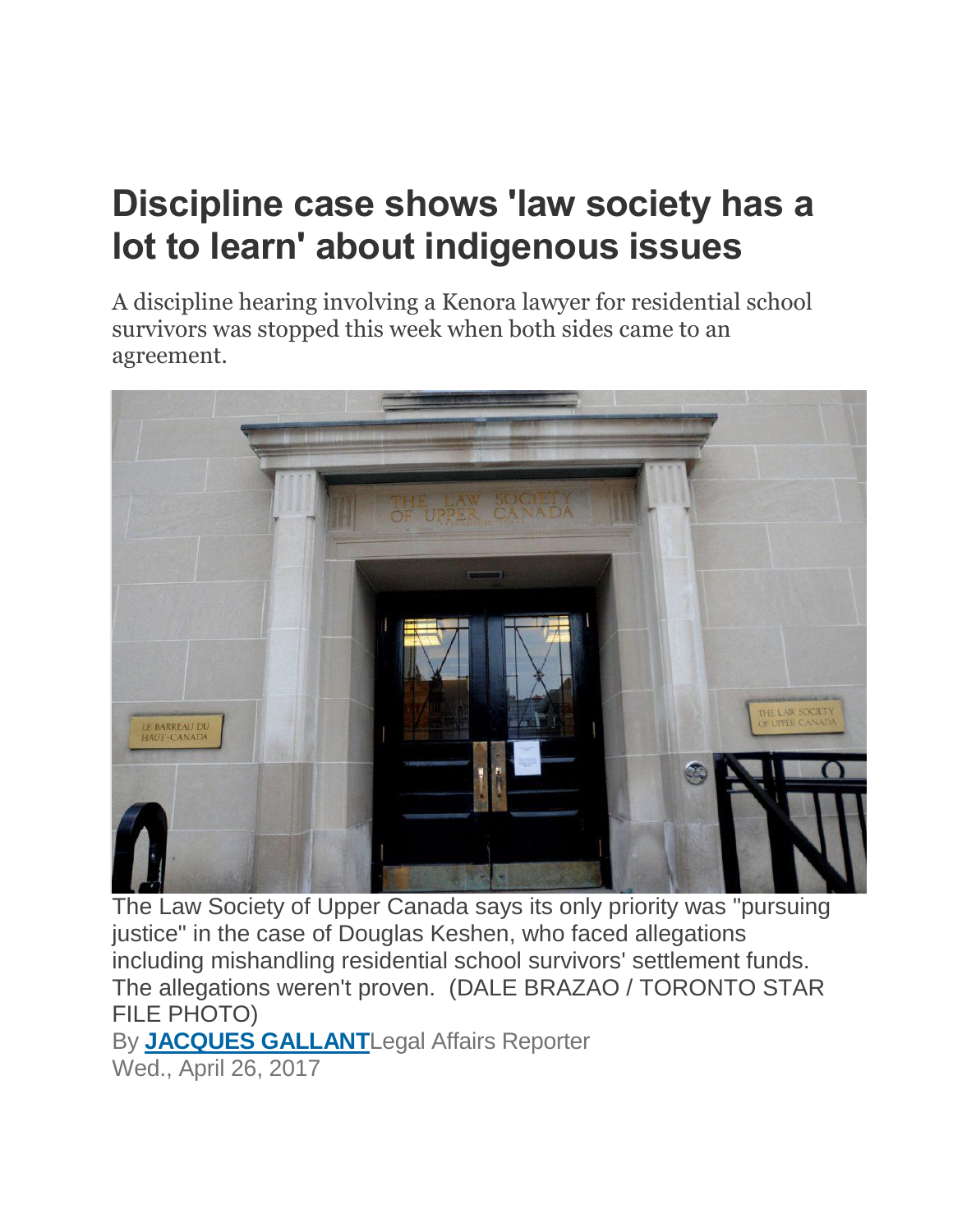Ontario's legal regulator is admitting it faces "serious systemic issues" when dealing with cases involving indigenous peoples, and is promising to do better.

The Law Society of Upper Canada said this week these issues were "exposed" in the discipline case of [Kenora lawyer Douglas Keshen,](https://www.thestar.com/news/gta/2015/06/30/lawyer-accused-of-mishandling-settlement-funds-of-residential-school-survivors.html) who faced a number of allegations pertaining to residential school survivors seeking compensation from the federal government for the years of abuse they suffered.

On Tuesday, after about 26 hearing days, the regulator announced that both sides had come to an agreement and that it was putting a stop to the discipline hearing. None of the allegations against Keshen were proven before the Law Society Tribunal.

Instead, Keshen participated in what is known as an "Invitation to Attend" before the tribunal to receive "corrective advice and guidance, so that past lapses and mistakes are not repeated," according to a law society statement. He'll attend another such closed-door meeting in Toronto "after he has time to reflect further on his actions."

Keshen also agreed to undergo practice reviews, and participate in up to three healing circles funded by the law society, if invited to do so by elders.

"We had evidentiary issues that arose, as can arise in any case, which led us to reassess where the case was going, and to decide that the best resolution was the one that we achieved yesterday," law society treasurer Paul Schabas, the elected head of the regulator, told the Star on Wednesday.

"I think the law society has a lot to learn about how to prosecute these kinds of cases. Cases involving indigenous people, cases involving residential school survivors. They present unique cultural challenges because of lack of familiarity with our process."

He said the law society has reached out to elders and other community leaders "in the spirit of reconciliation, to learn as much as we can, so that we can do better next time and do things differently."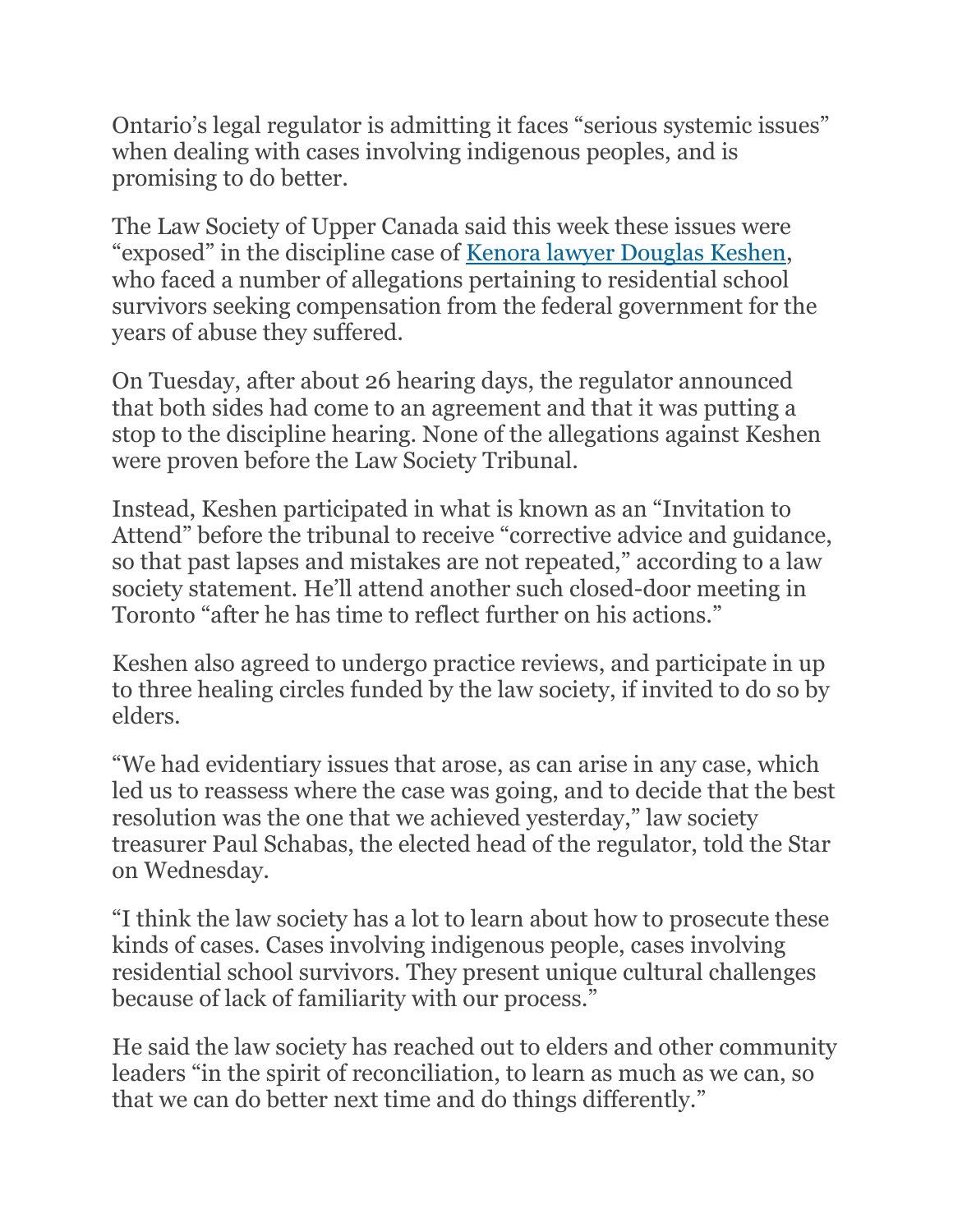**You might be interested in**

Schabas, who has represented the Star on legal matters, acknowledged that some survivors were troubled by the adversarial nature of a discipline hearing, where they were cross-examined on the stand.

"We all have to understand that different cultures have different ways of communicating and they may not be receptive to adversarial attacks, and would rather work and discuss things in a manner in which people can tell their stories fully and have that opportunity without being challenged," he said.

Keshen faced allegations including mishandling of settlement funds and failing to communicate with some clients at all stages of the residential school compensation process.

"There was a not single finding against me amongst all of the allegations," Keshen told the Star. "I have welcomed the opportunity to attend circles, if invited . . . I look forward to re-establishing my relationship with First Nations that were waiting for the outcome of this hearing."

Grand Chief Alvin Fiddler of Nishnawbe Aski Nation, which represents 49 First Nations communities in northern Ontario, told the Star he was very disappointed with the outcome in the Keshen case, saying survivors have told him that they feel "like they've been left hanging."

"I would say the law society was more interested in protecting the interests of Doug Keshen, rather than the survivors," he said.

"We need to find out how we can bring some resolution to (the survivors') issues and their concerns because they're still very much there, and the law society, with their statement (Tuesday), admitted that they were not in a position to do it on behalf of the survivors and that we need to find another avenue to make that happen."